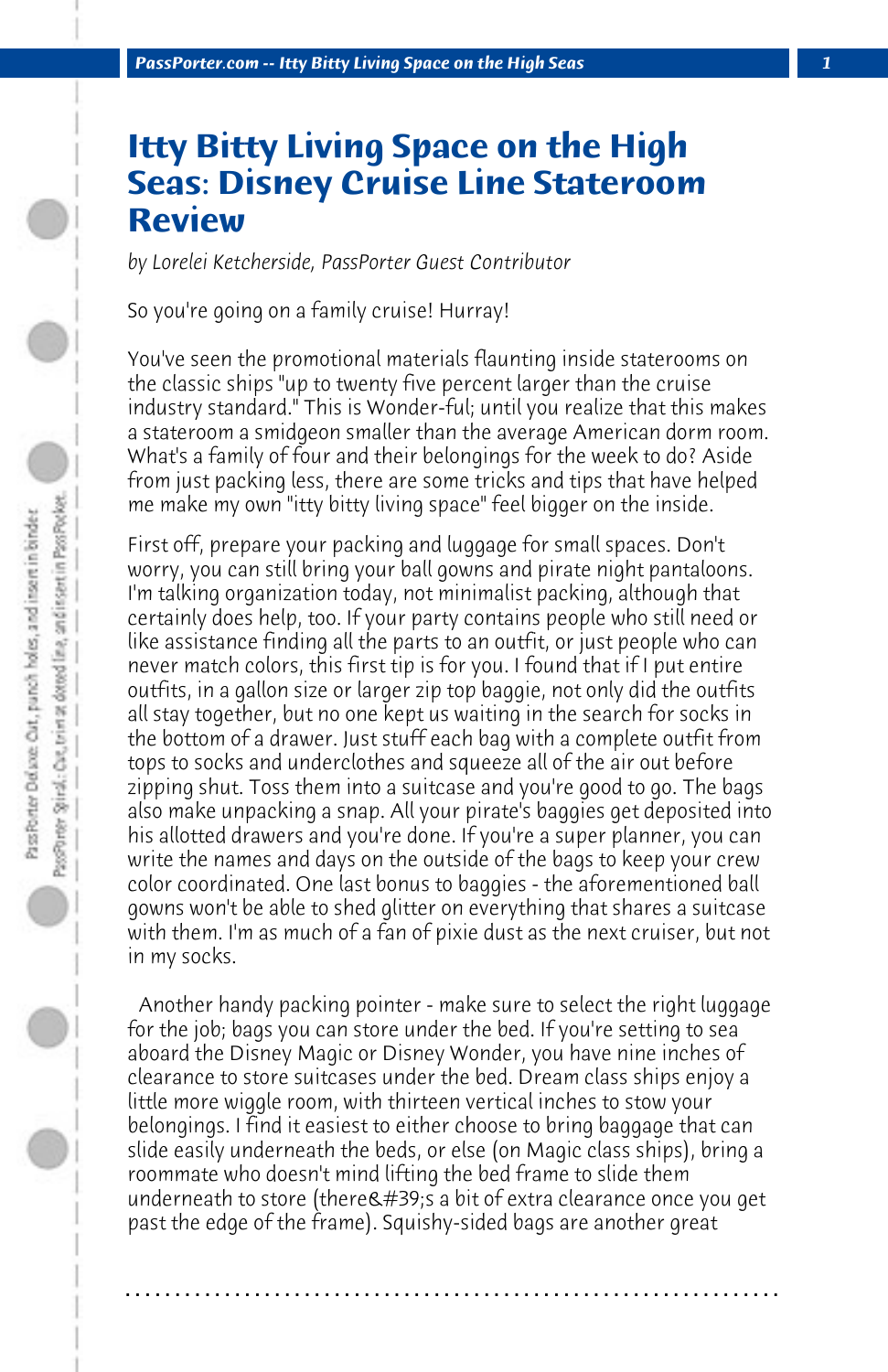option. If you're stuck traveling with oversized luggage, you may be able to get your stateroom host to take the empty luggage off of your hands for a little while. However, be prepared to stow large baggage in your closet as more often than not, stateroom hosts simply do not have space to store personal belongings.

 After you've arrived in your stateroom and have taken stock of things, it'll be time to start unpacking. We found that there was more than ample space and the room felt spacious, so long as everything stayed relatively put away. I know, it is vacation and the last thing anyone wants to do is clean. A little planning and unpacking keeps everything running smoothly and keeps the stateroom feeling calm rather than cramped. To keep your room shipshape, consider hanging everything that can hang, in the closet, to maximize the amount of available drawer space. The closets can hold a surprising amount of things hung up, and have two small shelves near the room safe as well. If you run short on hangers, the stateroom hosts keep some extras, available on request.

If you bagged the kiddie clothing by outfit, assigning each child a set of drawers to themselves keeps them organized almost without effort. I store the previous days $\&$ #39; Navigators, photos, and other papers in the top desk drawer, and reserve the top dresser drawer closest to the door for odds and ends we pick up throughout the cruise, rather than leaving these to pile up on the dresser top.

 If your stateroom has a steamer trunk-styled cabinet or storage in the coffee table, take advantage of the extra space to stow and tuck away things that aren't in frequent use, perhaps the spare pillows found in the over-TV cabinet, so you can free that up for more shelving space.

 Where to store the shoes? With square footage ranging upward from 169 square feet, the last place they should stay is underfoot, so to speak. These can go on the closet floor of course, along with a handy mesh laundry bag or pop-up laundry hamper. Once the laundry bag fills, I run a load and fold it back into the luggage. If vacation means skipping laundry for a week, you can always shove the dirty laundry into a plastic bag. If you did the zip bags, the empties store the dirty or wet clothes and keep your luggage clean, to boot. Alternatively, your souvenirs from the gift shop came with bags too. Either way, bag the laundry up and it's back into the luggage.

 One thing I always remember to bring is either strong magnets or a magnetic ribbon board for organizing tickets and such that you need to grab on your way out of the door. Aside from the entry door into your stateroom, the bathroom doors also take magnets nicely - that gives you lots of "pin-up" space right near the front door. Actually, we nearly left

**. . . . . . . . . . . . . . . . . . . . . . . . . . . . . . . . . . . . . . . . . . . . . . . . . . . . . . . . . . . . . . . . . .**